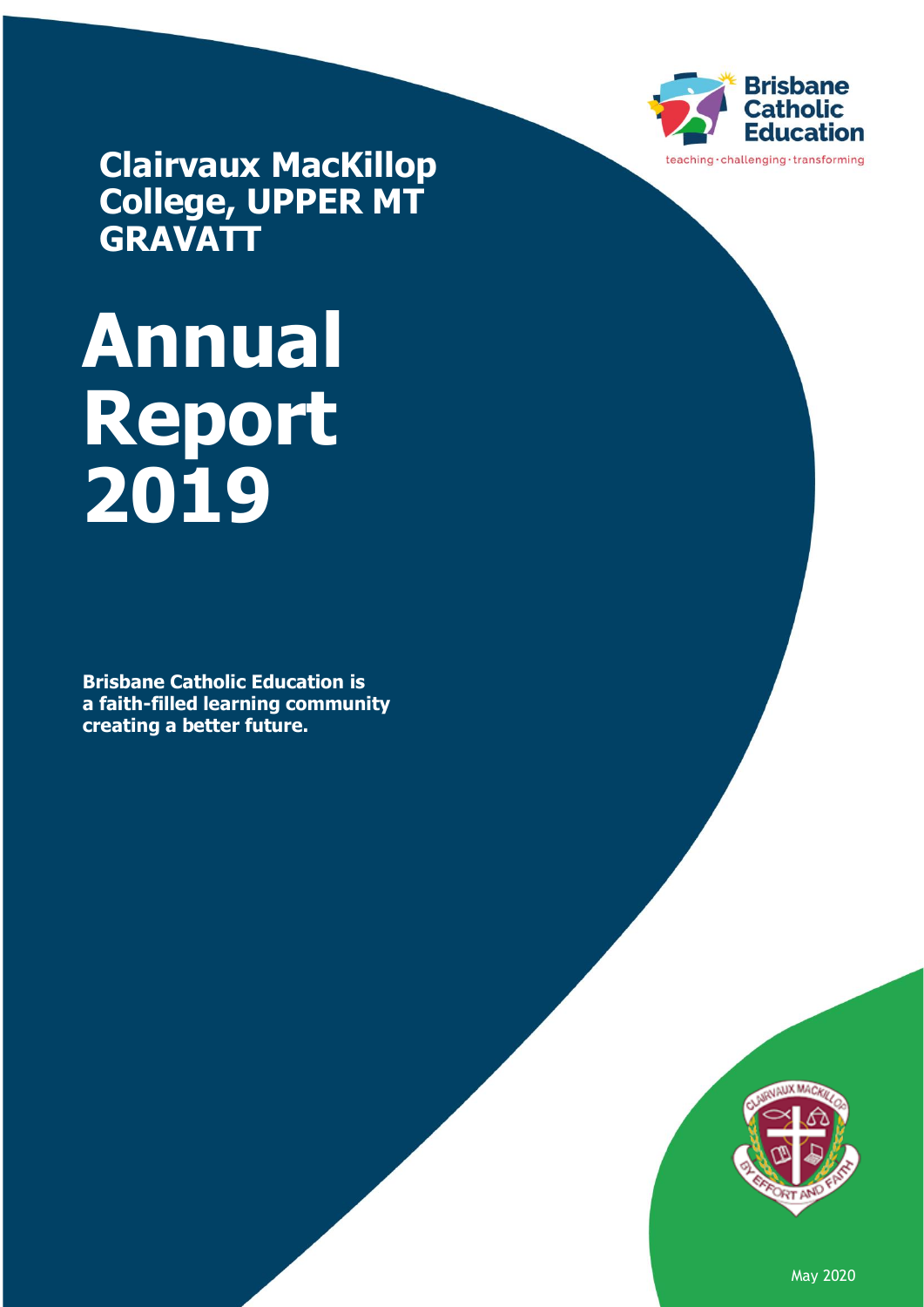# Contact information

| <b>School</b>         | Clairvaux MacKillop College       |
|-----------------------|-----------------------------------|
| <b>Postal address</b> | PO Box 349, MT GRAVATT, QLD, 4122 |
| <b>Phone</b>          | $(07)$ 3347 9200                  |
| <b>Email</b>          | admin@cvxmck.edu.au               |
| School website        | www.cvxmck.edu.au                 |
| <b>Contact Person</b> | Brian Eastaughffe - Principal     |

# **Principal's foreword**

The 2019 Annual Report presents information for reporting requirements and informs the wider community of our school's operations and achievements through the year. The report includes information on the school's profile, curriculum delivery, social climate, school funding, workforce composition and student performance.

# **School progress towards its goals in 2019**

In 2018, the SMART Goal of 70% of learners in Years 7 to 10 who achieved the writing benchmark of 20-24 was easily met. As a college the aspiration was raised to 95% of learners achieving the writing benchmark of 20-24. This aspiration seemingly was too ambitious resulting in this goal not being achieved.

Continued implementation of Relationships and Sexuality Education (RSE) occurred in the Health and Physical Education curriculum. Professional development for staff members in the Catholic perspective of RSE was completed across curriculum areas. To support teacher direction in the Ways and Means (WAM) program, cards outlining the Catholic perspectives of RSE were distributed to teachers.

So that staff accreditation requirements were met, professional development was arranged. This included a staff twilight professional development session, facilitated by Kevin Treston, which covered the challenges and progress of engagement with the religious life of the school. WAM lessons provided additional time to prepare students for engagement in Religious Life of the school.

An audit of cognitive verbs was commenced so that their learning and teaching usage aligned with current terminology of pedagogical practices and assessment tasks. A Student Learning and Teaching Data Policy was formulated to guide discussions of unit and assessment planning that are data informed. The compilation of specific literacy classes has materialised after utilising data analysis including student achievement data, student progress data and a curriculum theme for student inclusion in these classes.

Regular and frequent meetings of relevant staff have ensured the continued implementation of the QCE requirements. Staff members have been involved as assessors, confirmers and writing of internal assessments. Staff members met in their respective subject departments to ensure that the expected requirements of reporting were met. Staff members were upskilled in Tier 1 classroom management practices. An outcome of the NCCD work sustained by staff in this legislative requirement resulted in the College receiving an increased amount of funds to support eligible students in 2020.

A Behaviour Matrix, which is part of the Student Behaviour Support Plan was completed with staff collaboration. A Tier 1 team was established so that the beginning stages of the Positive Behaviour for Learning (PB4L) Framework could be implemented. A technique to allow teachers to reflect on their practice commenced in 2019. This was known as class profiling. The College's designated class profiler has worked with self-identified teachers to participate in this reflective process. Data collection of effective classroom practices and presentation of data to staff will occur in the designated staff professional development days in January 2020.

Ongoing consultations between the College and the College's architect continued throughout the year. Although a final Master Plan was not achieved, the consultations allowed for productive conversations with relevant stakeholders as to the future facility requirements of the College. It is anticipated that the Master Plan will be finalised in the early months of 2020.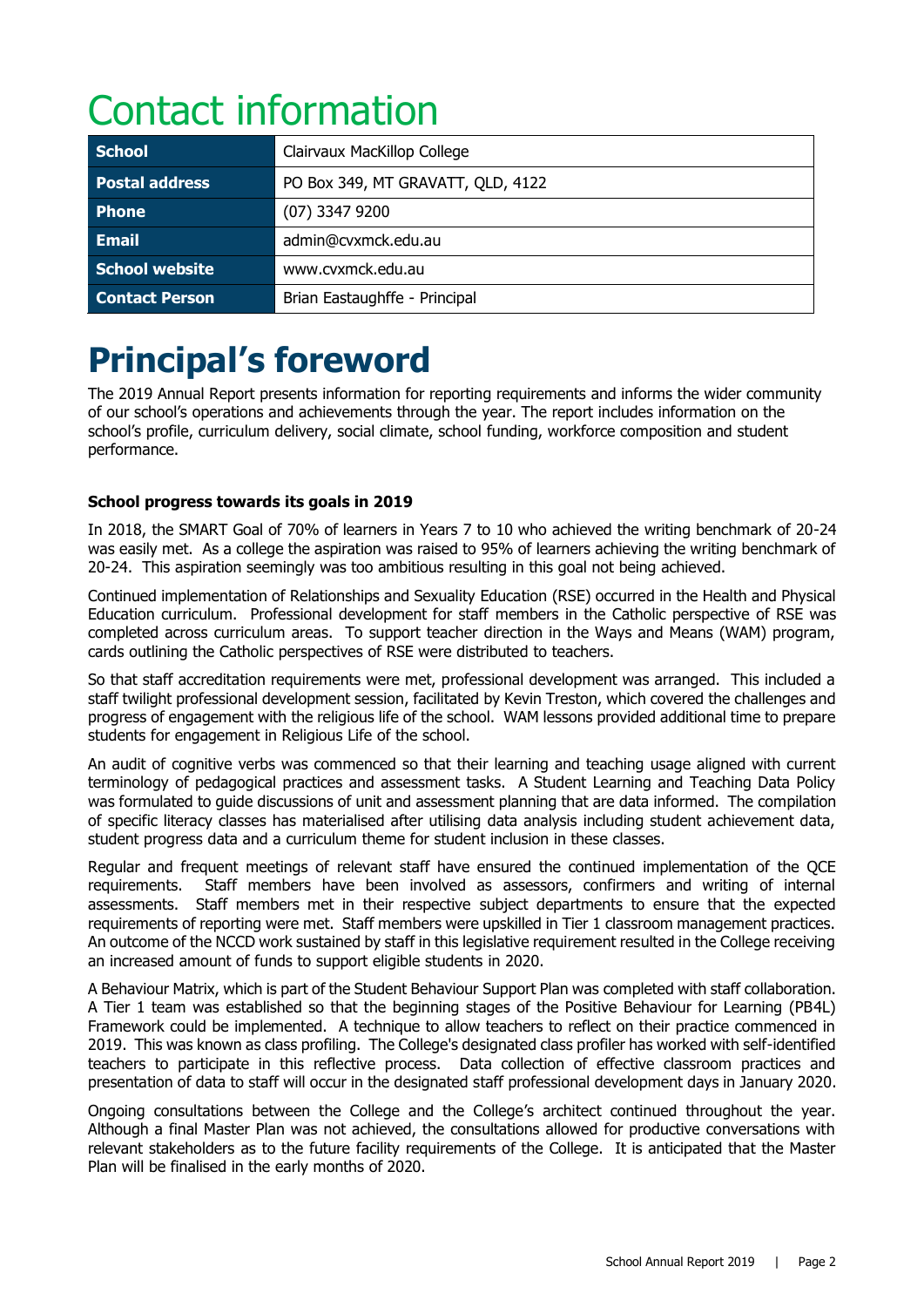| Goal                                                                                                                                                                                   | <b>Progress</b> |
|----------------------------------------------------------------------------------------------------------------------------------------------------------------------------------------|-----------------|
| By the end of 2019, 95% of learners in Years 7-10 will achieve the writing<br>benchmark of 20-24 through improving text structure, cohesion and sentence<br>structure and punctuation. | Not Achieved    |
| Continue implementation of RSE within HPE and WAM                                                                                                                                      | Achieved        |
| Actively, support and engage with Religious Life of the school.                                                                                                                        | Achieved        |
| Refine and communicate expected and effective learning and teaching<br>practices.                                                                                                      | Achieved        |
| Refine and communicate expected and effective practices for Positive<br>Behaviour 4 Learning (PB4L) Framework.                                                                         | Achieved        |
| Create a Master Plan that will give direction for future facilities requirements.                                                                                                      | Not Achieved    |

## **Future outlook**

The explicit improvement agenda for 2020 will focus on gaining improvements in:

- Student attendance rates
- Senior Years Schooling Practices
- Strategies to enhance student numeracy learning outcomes
- Reducing the College's paper usage by 10%
- Master Plan
- Writing Analysis Tasks and NAPLAN results

# **Our school at a glance**

# **School profile**

Clairvaux MacKillop College is a Catholic Secondary College administered through Catholic Education Archdiocese of Brisbane.

**Coeducational or single sex:** Coeducational

Year levels offered in 2019: Secondary

## **Student enrolments for this school:**

|      | <b>Total</b> | <b>Girls</b> | <b>Boys</b> | <b>Aboriginal and</b><br><b>Torres Strait</b><br><b>Islander</b><br>students |
|------|--------------|--------------|-------------|------------------------------------------------------------------------------|
| 2019 | 1287         | 628          | 659         |                                                                              |

Student counts are based on the Census (August) enrolment collection.

# **Characteristics of the student body**

Clairvaux MacKillop College is a co-educational secondary college with a strong sense of Catholic community. The College proudly embraces the joint charisms of Saint Mary of the Cross MacKillop, and Blessed Edmund Rice, with Pastoral Care and the Spiritual formation of students as its foundation.

The College caters for approximately 1290 students, who are enrolled from approximately 65 primary schools.

Students who attend Clairvaux MacKillop College actively participate in the learning process at all levels, be it academically, on the sporting field, culturally through the arts, and in the engagement of social justice activities. The Edmund Rice Centre offers Learning Support and modified programs for students requiring high levels of support.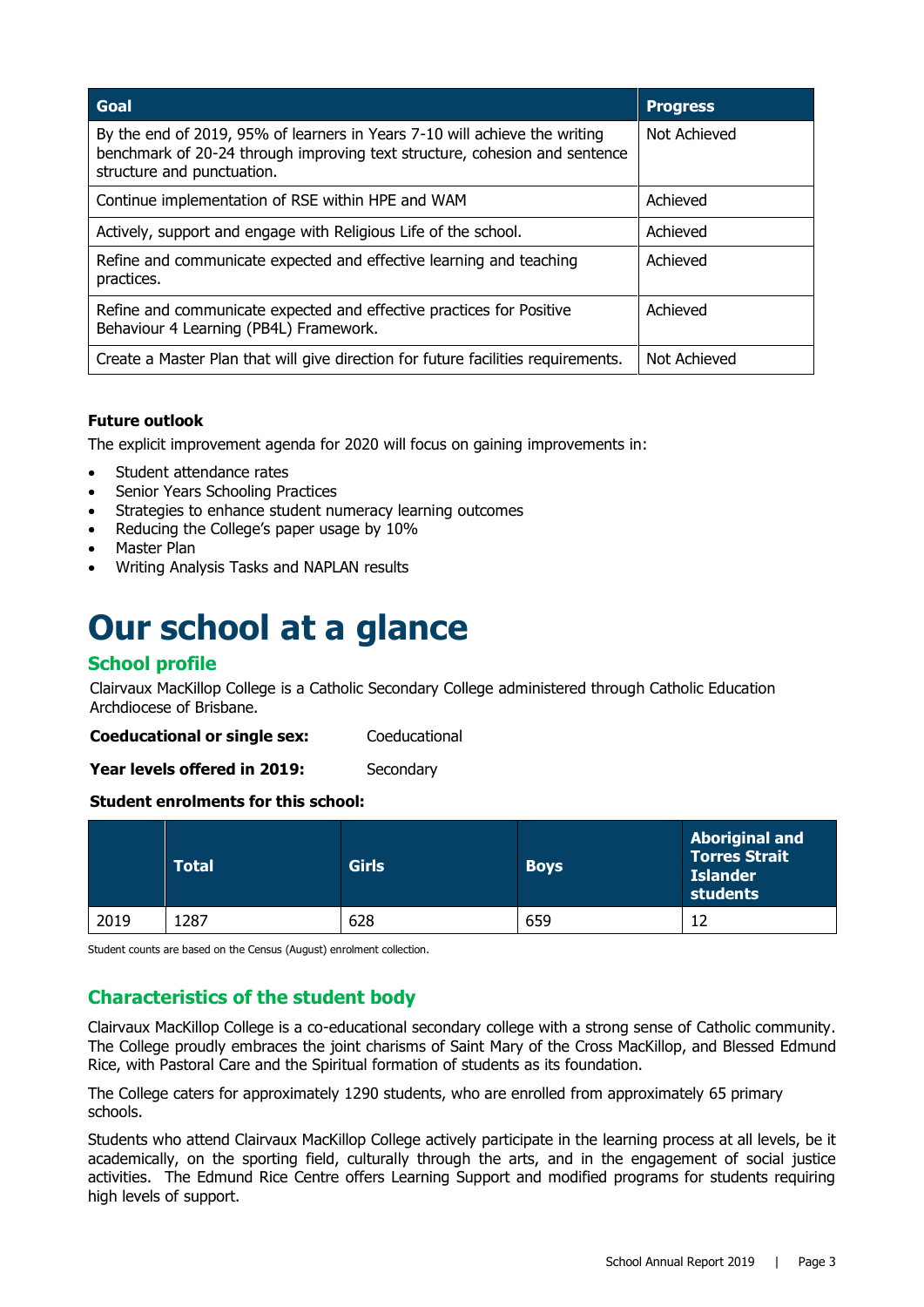Families at the College originate from 62 different countries.

# **Curriculum delivery**

#### **Approach to curriculum delivery**

- An inclusive approach to learning and teaching
- A diverse range of subject offerings
- Core and elective subjects in Years 7-10
- In Years 11 and 12, students choose a Senior Years Pathway
- School-based Apprenticeship and Traineeships (SATs)
- Certificate I, II, III or IV courses
- Diploma courses available
- Edmund Rice Centre offers support programs for students requiring high levels of support
- The Ways and Means Program assists students to lead healthy and fulfilled lives

#### **Co-curricular activities**

- The College continued its participation in the South East Colleges Association (SECA) sporting competition.
- Successful in winning the cross country SECA championship.
- Students were selected in Metropolitan East sporting teams and QLD school sport teams.
- Students participated in: AFL, Athletics, Badminton, Basketball, Cricket, Cross Country, Futsal, Netball, OzTag, Rugby League, Rugby Union, Soccer, Swimming, Tennis, Touch Football, Volleyball, and a variety of non- competitive sports.
- Cultural offerings include; Art Competitions, Celtic Ensemble, Choir "CMC Singers", Dance Troupes, College Musical, Concert Band, Jazz Band, Music Ministry, Rock Band, Stage Band, Soul Band and String Orchestra
- Service offerings include; St Vincent de Paul, Interact, Mission Weeks, Support-a Reader, Clean-Up Australia activities
- Public Speaking, Lions Youth of the Year
- Host College for the Battle of the Rock Bands Competition
- Chess Club, Maths Club, Robotics Club and Writers Group.

#### **How information and communication technologies are used to assist learning**

The College's vision for the use of information and communication technologies to assist learning is:

# **"... to create a dynamic learning community where the use of technology is integral to the learning of every student, as we prepare them for engagement with their future world."**

The following key principles are important strategies in realising this vision:

- ICTs are embedded in the teaching and learning processes throughout the curriculum
- eLearning strategies will enhance and expand the learning process for all students
- The provision of ongoing, relevant and timely training and development opportunities for members of the Clairvaux MacKillop College community
- Students and teachers access to eLearning systems that are reliable, flexible and current.
- Infrastructure, technical support and ICT device replacement planning that support quality learning and teaching

# **Social climate**

#### **Overview**

We are a faith community that celebrates life and learning through Christian worship in the Catholic tradition. Daily prayer, College Liturgies, year-level Retreats, Reflection Days and Founders' Day provide opportunities for spiritual reflection and growth.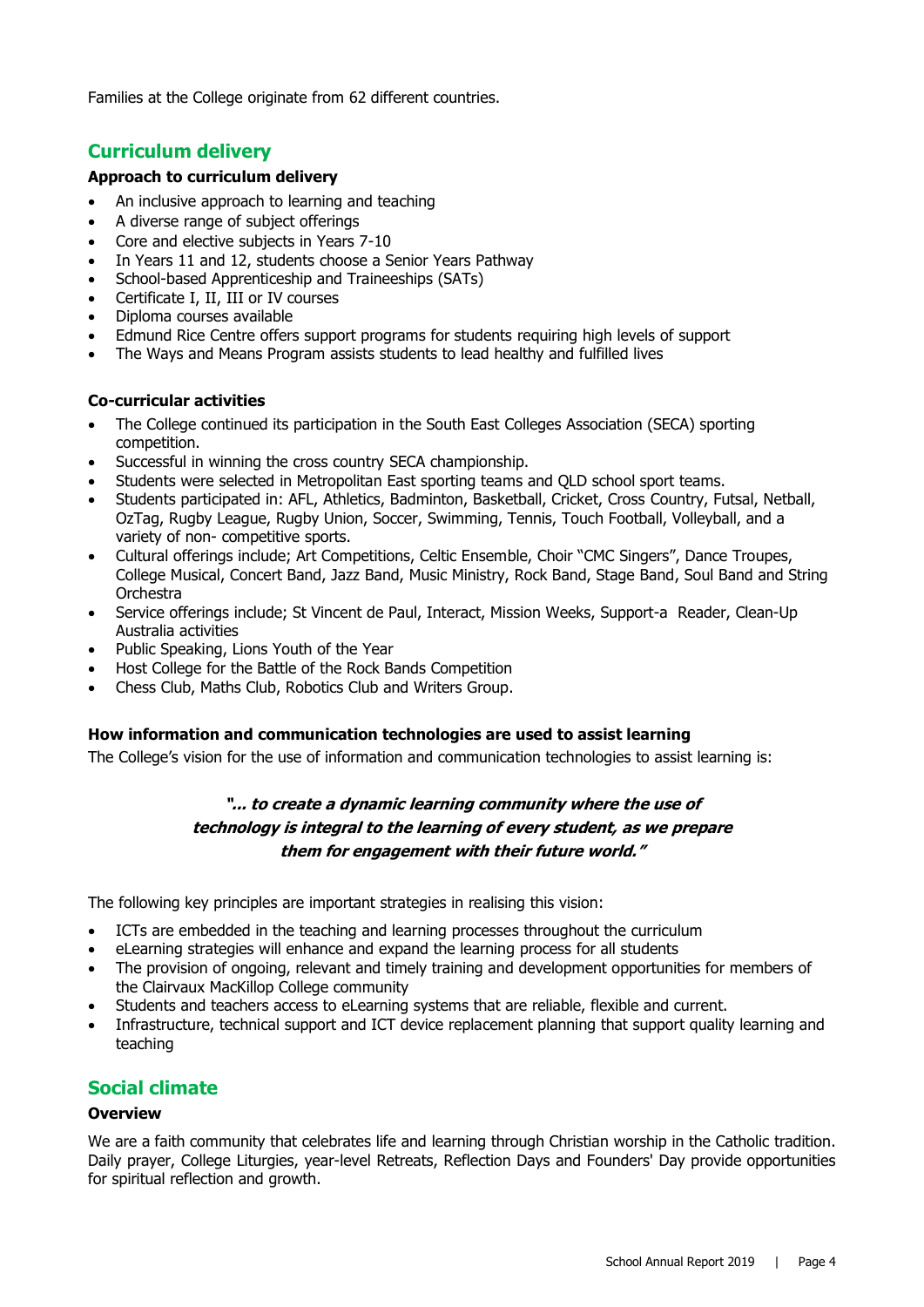These activities are integral to our College culture and reinforce our Christian teachings, so that our graduating students are well equipped to participate in and contribute to a complex world where conflicting values will challenge them.

The College's Ways and Means (WAM) Program has been developed to encourage community inclusiveness across the College. It has an educative component that addresses cyberbullying, drugs, alcohol, healthy living, student wellbeing and anger management. The College's Student Behaviour Support Plan outlines the expectations of the students and the processes that are used to support students.

| <b>Performance measure</b>                                                                                           |       |
|----------------------------------------------------------------------------------------------------------------------|-------|
| Percentage of parents/carers who agree# that:                                                                        | 2018  |
| This school helps my child to develop their relationship with God                                                    | 91.2% |
| My child is encouraged to participate in spiritual and religious activities and<br>projects outside of the classroom | 86.4% |
| Religious Education at this school is comprehensive and engaging                                                     | 88.2% |
| I see school staff practising the values and beliefs of the school                                                   | 84.0% |
| This school looks for ways to improve                                                                                | 83.4% |
| The school is well managed                                                                                           | 91.6% |
| My child is making good progress at this school                                                                      | 82.6% |
| This school is a safe place for my child                                                                             | 93.6% |
| This school helps students respect the needs of others                                                               | 91.0% |
| Teachers and staff are caring and supportive                                                                         | 89.6% |
| Teachers at this school expect my child to do their best                                                             | 95.2% |
| Teachers and staff relate to students as individuals                                                                 | 88.2% |
| The teachers help my child to be responsible for their own learning                                                  | 90.9% |
| My child is motivated to learn at this school                                                                        | 85.5% |
| I can talk to my child's teachers about my concerns                                                                  | 89.3% |
| This school offers me opportunities to get involved in my child's education                                          | 81.9% |
| My child's learning needs are being met at this school                                                               | 82.2% |
| I am happy with my decision to send my child to this school                                                          | 88.7% |

#### **BCE Listens Survey - Parent satisfaction**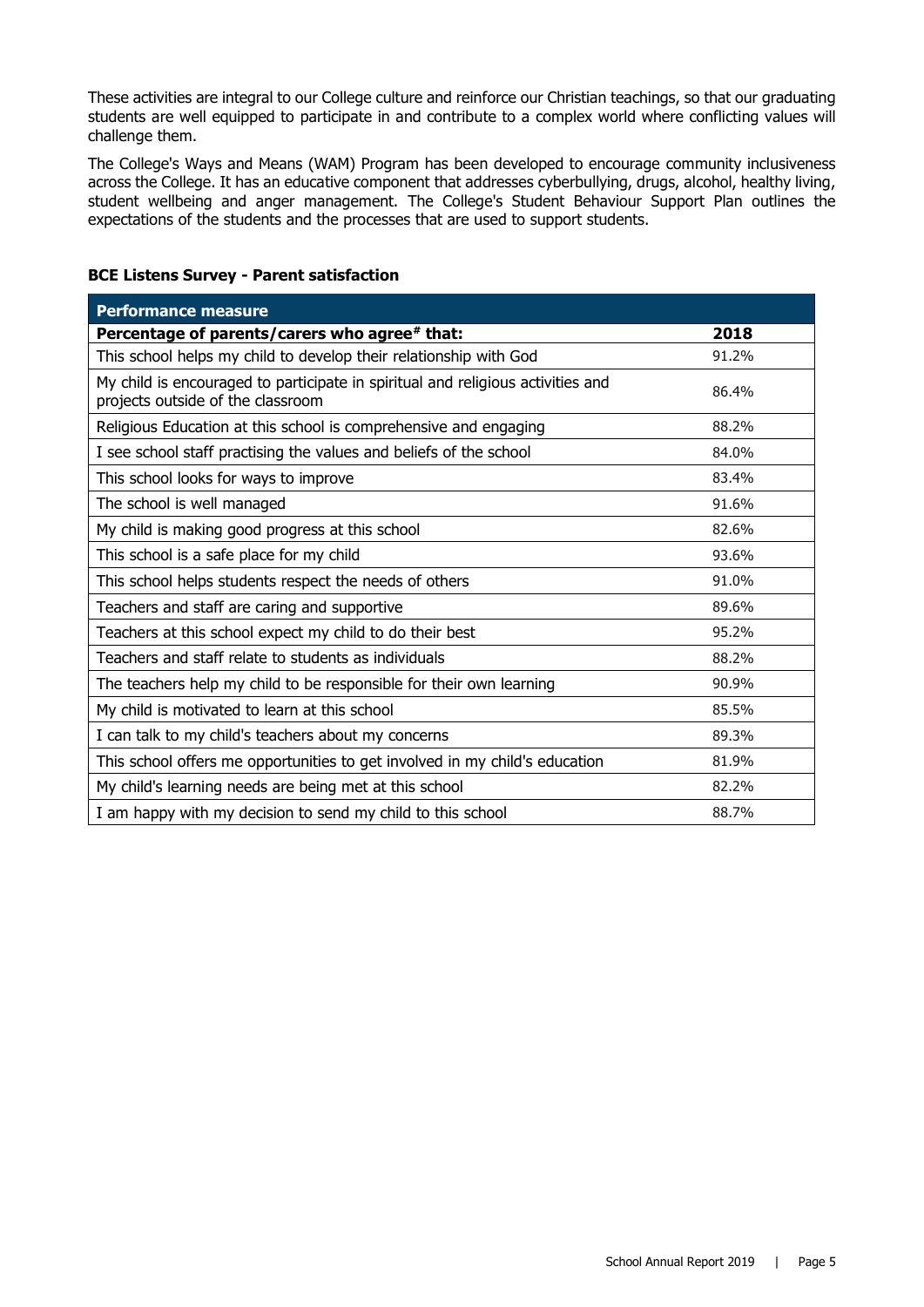#### **BCE Listens Survey - Student satisfaction**

| <b>Performance measure</b>                                                                                                      |       |
|---------------------------------------------------------------------------------------------------------------------------------|-------|
| Percentage of students who agree# that:                                                                                         | 2018  |
| At my school, I can express my beliefs                                                                                          | 76.2% |
| My school encourages all students to participate in spiritual and religious activities and<br>projects outside of the classroom | 85.5% |
| Religious Education at my school is interesting and engaging                                                                    | 60.6% |
| I see school staff practising the values and beliefs of my school                                                               | 76.2% |
| My school looks for ways to improve                                                                                             | 86.6% |
| Students at my school are encouraged to voice their concerns or complaints                                                      | 80.7% |
| Teachers treat students fairly at my school                                                                                     | 72.5% |
| Teachers recognise my efforts at school                                                                                         | 79.1% |
| I feel safe at school                                                                                                           | 91.1% |
| My school helps me to respect the needs of others                                                                               | 91.6% |
| I am happy to be at my school                                                                                                   | 90.6% |

#### **BCE Listens Survey - Staff satisfaction**

| <b>Performance measure</b>                                                                                                      |        |
|---------------------------------------------------------------------------------------------------------------------------------|--------|
| Percentage of staff who agree# that:                                                                                            | 2018   |
| This school helps me to develop my relationship with God                                                                        | 87.2%  |
| My school encourages all students to participate in spiritual and religious activities and<br>projects outside of the classroom | 95.8%  |
| Religious Education at this school is comprehensive and engaging                                                                | 88.6%  |
| I see school staff practising the values and beliefs of this school                                                             | 93.8%  |
| This school is well managed                                                                                                     | 83.3%  |
| My concerns are taken seriously by the school                                                                                   | 70.2%  |
| This school is a safe place to work                                                                                             | 93.3%  |
| This school has an inclusive culture                                                                                            | 88.6%  |
| This school has a culture of striving for excellence                                                                            | 89.4%  |
| All my students know I have high expectations of them                                                                           | 100.0% |
| I am proud to be a member of this school                                                                                        | 96.2%  |
| Overall, I am happy with my decision to work at this school                                                                     | 93.3%  |

# 'Agree' represents the percentage of respondents who Somewhat Agree, Agree or Strongly Agree with the statement.

DW = Data withheld to ensure confidentiality.

#### **Family and community engagement**

As a community, we welcome and encourage parental involvement. There is a number of information evenings held during the year where parents are invited to take part in a wide variety of activities involving their son/daughter. The College has a number of forums whereby parents can actively participate in the life of the school. These include: College Pastoral Board and Parents and Friends (P&F) Association.

The College communicates with parents each week via either the College Newsletter or 'Dates and Deadlines'.

Parents are actively encouraged to communicate informally with their child's teachers via the student diary, email or phone. Personal appointments are also welcomed with staff members to discuss their child's progress.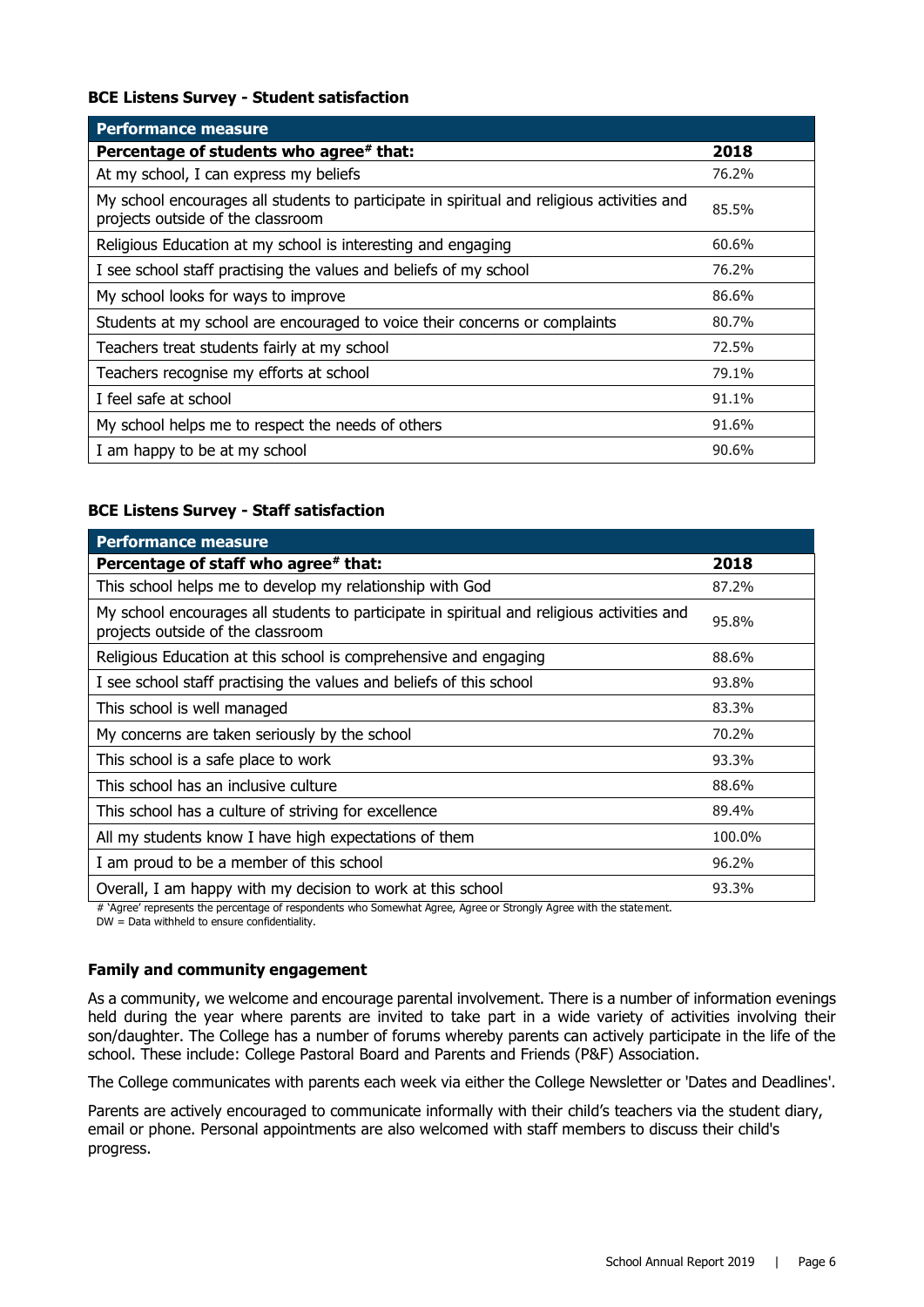# **Environmental footprint**

#### **Reducing the school's environmental footprint**

This is the first year of reporting on the school's electricity usage. Responsible energy usage supports the school's efforts towards a living response to Pope Francis' Encyclical Laudato Si' Care for our Common Home.

In 2019, the College's electricity usage was 709097kwh a reduction of 19,215 kwh from 2018. This was principally brought about by the College gradually rolling out the implementation of LED lighting. This project will be continued in 2020 as lighting systems require replacement.

| <b>Environmental footprint indicators</b> |                           |
|-------------------------------------------|---------------------------|
| Years                                     | <b>Electricity</b><br>kWh |
| 2019                                      | 709097                    |

# **School funding**

#### **School income broken down by funding source**

School income, reported by financial year accounting cycle using standardized national methodologies and broken down by funding source is available via the [My School](http://www.myschool.edu.au/) website.

#### **How to access our income details**

- 1. Click on the My School link <http://www.myschool.edu.au/>.
- 2. Enter the school name or suburb of the school you wish to search.

| Find a school                   |              |                    | <b>Search website</b> |              |              |
|---------------------------------|--------------|--------------------|-----------------------|--------------|--------------|
| Search by school name or suburb |              |                    |                       |              | Go           |
| <b>School sector</b>            | $\checkmark$ | <b>School type</b> | $\checkmark$          | <b>State</b> | $\checkmark$ |

3. Click on 'View School Profile' of the appropriate school to access the school's profile.



4. Click on 'Finances' and select the appropriate year to view the school financial information.

| School profile<br>NAPLAN <sup>1</sup><br>VET in schools<br>Schools map<br>Senior secondary<br>Attendance<br>Finances |  |
|----------------------------------------------------------------------------------------------------------------------|--|
|----------------------------------------------------------------------------------------------------------------------|--|

Note: If you are unable to access the internet, please contact the school for a hard copy of the school's financial information.

# **Our staff profile**

# **Workforce composition**

| <b>Description</b>    | <b>Teaching Staff</b> | Non-Teaching Staff |
|-----------------------|-----------------------|--------------------|
| Headcount             | 121                   | -58                |
| Full-time Equivalents | 112.9                 | ּ 46.              |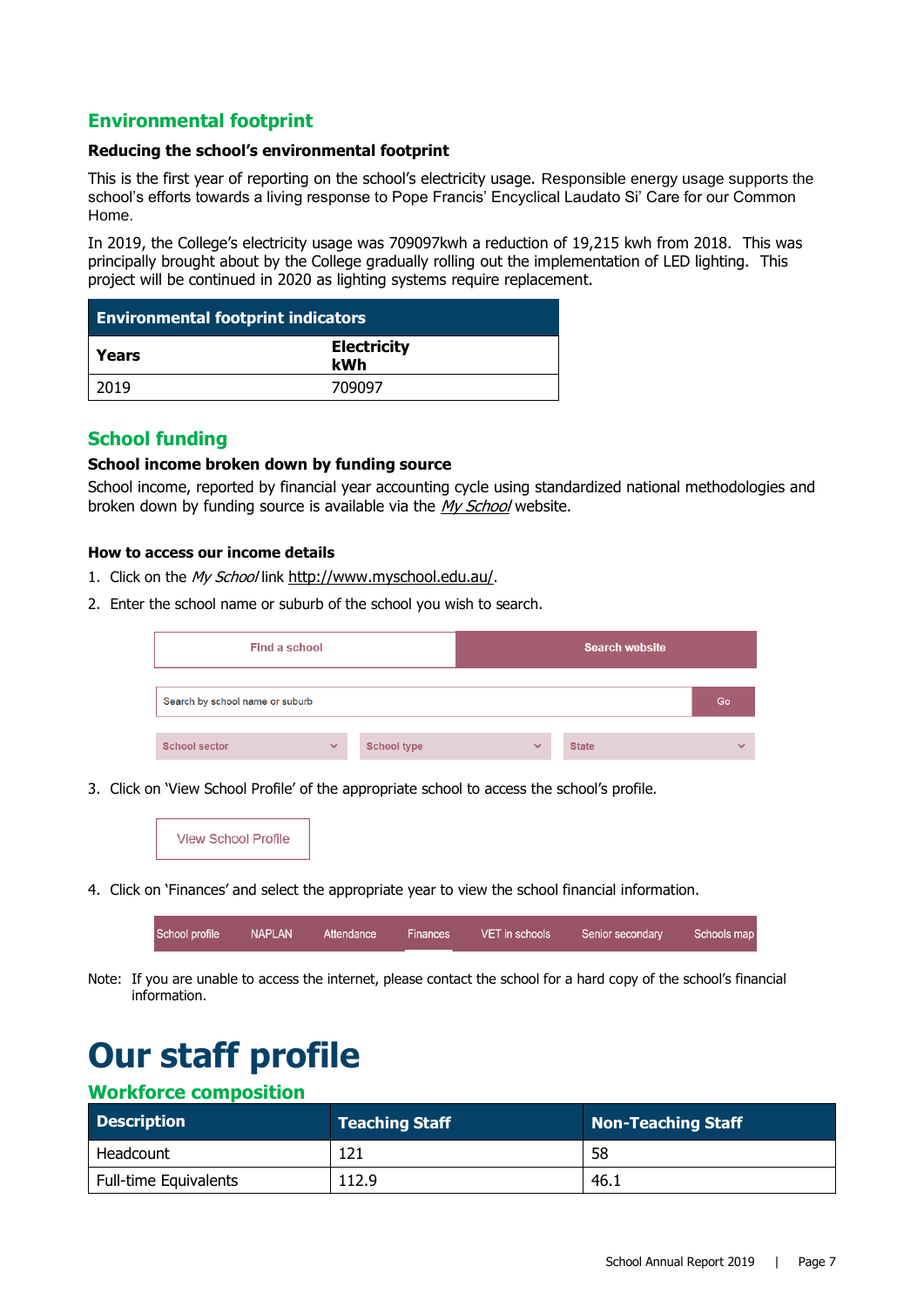#### **Qualifications of all teachers\***

| <b>Highest level of qualification</b> | Number of classroom teachers and school<br>leaders at the school |
|---------------------------------------|------------------------------------------------------------------|
| Doctorate                             | 3                                                                |
| <b>Masters</b>                        | 24                                                               |
| Graduate diploma etc.**               | 34                                                               |
| Bachelor degree                       | 59                                                               |
| Diploma                               |                                                                  |
| Certificate                           |                                                                  |

\*Teaching staff includes School Leaders

\*\*Graduate diploma etc. includes graduate diploma, bachelor honours degree, and graduate certificate.

# **Professional development**

#### **Expenditure on and teacher participation in professional development**

The total funds expended on teacher professional development in 2019 were \$104, 724.70.

The major professional development initiatives are as follows:

- Positive Behaviour for Learning (PB4L) Framework
- New QCE system
- Essential Skills for Classroom Management
- The Re-contextualisation of Catholic Identity in Schools
- Class Profiling

The proportion of the teaching staff involved in professional development activities during 2019 was 100%.

# **Staff attendance and retention**

#### **Average staff attendance**

| <b>Description</b>                                                    | TVA.  |
|-----------------------------------------------------------------------|-------|
| Staff attendance for permanent and temporary staff and school leaders | 96.3% |

#### **Proportion of staff retained from the previous school year.**

From the end of the previous school year, 91.7% of staff was retained by the school for the entire 2019.

# **Performance of our students**

# **Student attendance**

| <b>Description</b>                                                                | $\frac{O}{O}$ |
|-----------------------------------------------------------------------------------|---------------|
| The overall attendance rate* for the students at this school                      | 88.8%         |
| Attendance rate for Aboriginal and Torres Strait Islander students at this school | 84.4%         |

| Average attendance rate per year level |          |                                 |       |
|----------------------------------------|----------|---------------------------------|-------|
| Year 7 attendance rate                 |          | 92.3%   Year 10 attendance rate | 86.6% |
| Year 8 attendance rate                 |          | 90.7%   Year 11 attendance rate | 88.4% |
| Year 9 attendance rate                 | $87.6\%$ | Year 12 attendance rate         | 85.3% |

\*The student attendance rate is generated by dividing the total of full-days and part-days that students attended, and comparing this to the total of all possible days for students to attend, expressed as a percentage.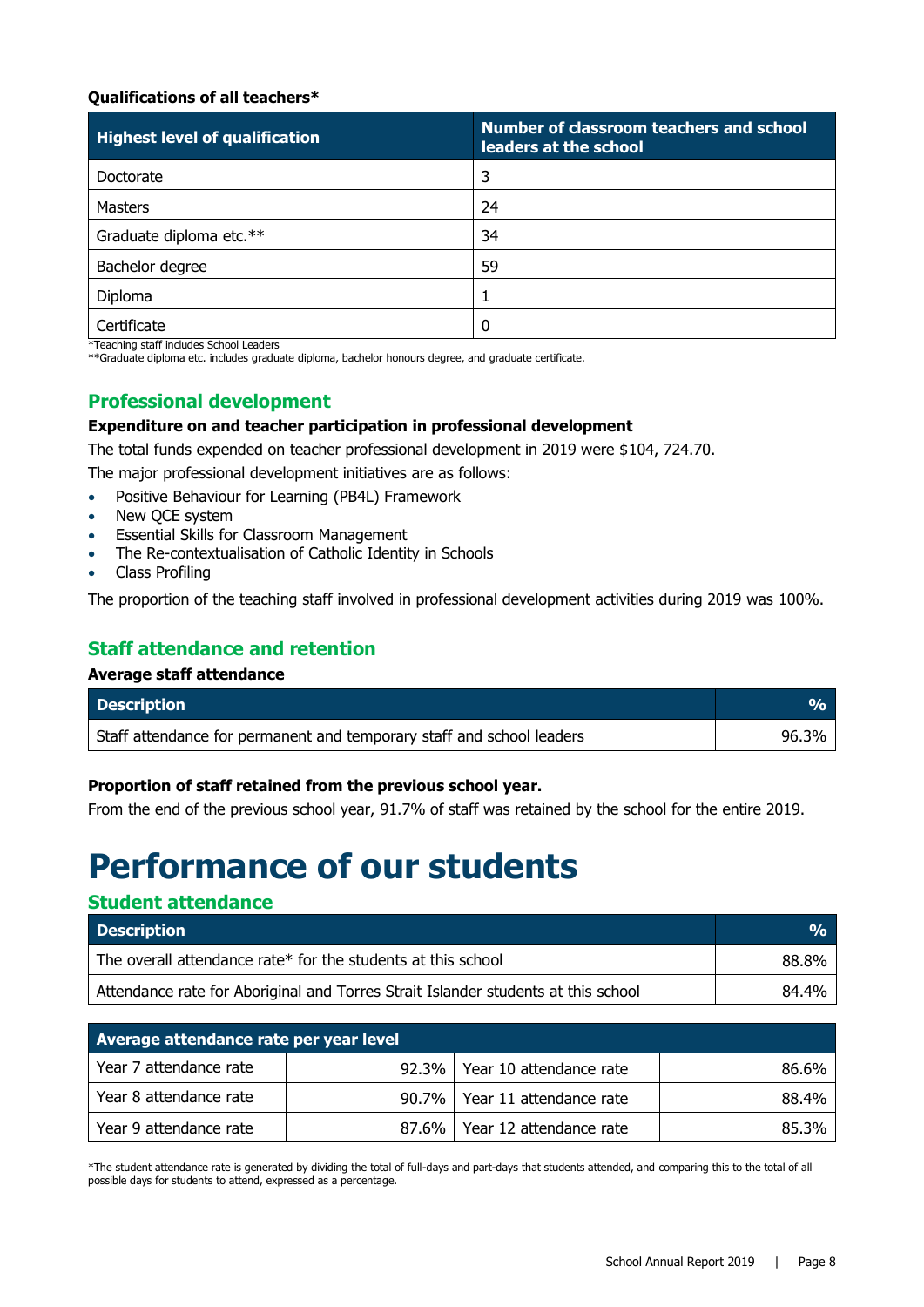The overall student attendance rate in 2019 for all Brisbane Catholic Education schools across years 7-12 was 88.5%.

#### **Apparent retention rate from Year 10 to Year 12**

| <b>Description</b>                                                             |       |
|--------------------------------------------------------------------------------|-------|
| Year 12 student enrolment as a percentage of the Year 10 (2017) student cohort | 89.0% |

The apparent retention rate for Year 10 to Year 12 = the number of full time students in Year 12 expressed as the percentage of those students who were in Year 10 two years previously (this may be greater than 100%).

#### **Description of how non-attendance is managed by the school**

The College uses software programs (eMinerva and ALLE) to record and track student attendance and absenteeism. Class rolls are marked every lesson as well as during Home Room at the commencement of the school day. The legal guardian of an absent student receives an SMS alert, to advise them of their student's absence. eMinerva and ALLE permit tracking of patterns of specific student attendance, which is addressed in accordance with our Student Support and Behaviour Management Plan and Attendance Policy. The parents of students with high absentee rates receive written communication from the College. Parents of students who have high attendance rates receive written communication from the College.

## **NAPLAN**

#### **Average NAPLAN results**

|                         | Year <sub>7</sub> |                  | Year 9        |                  |
|-------------------------|-------------------|------------------|---------------|------------------|
|                         | <b>School</b>     | <b>Australia</b> | <b>School</b> | <b>Australia</b> |
| Reading                 | 543.9             | 546.0            | 566.6         | 580.4            |
| Writing                 | 504.0             | 513.2            | 530.3         | 548.9            |
| Spelling                | 550.4             | 545.6            | 567.7         | 582.3            |
| Grammar and punctuation | 544.2             | 541.7            | 558.5         | 573.2            |
| Numeracy                | 549.3             | 554.1            | 566.9         | 592.0            |

## **Year 12 outcomes**

| <b>Description</b>                                                                                                                                 | 2019  |
|----------------------------------------------------------------------------------------------------------------------------------------------------|-------|
| Number of students receiving a Senior Statement                                                                                                    | 145   |
| Number of students awarded a Queensland Certificate of Individual Achievement.                                                                     | 3     |
| Number of students awarded a Queensland Certificate of Education (QCE) at the end of Year<br>12.                                                   | 138   |
| Number of students receiving an Overall Position (OP)                                                                                              | 84    |
| Number of students awarded one or more Vocational Educational Training (VET)<br>qualifications (including SAT).                                    | 88    |
| Number of students awarded a VET Certificate II or above.                                                                                          | 78    |
| Number of students who were completing/continuing a School-based Apprenticeship or<br>Traineeship (SAT).                                           | 10    |
| Number of students awarded an International Baccalaureate Diploma (IBD).                                                                           | 0     |
| Percentage of OP/IBD eligible students with OP 1-15 or an IBD.                                                                                     | 75%   |
| Percentage of Year 12 students who are completing or completed a SAT or were awarded<br>one or more of the following: QCE, IBD, VET qualification. | 98.6% |